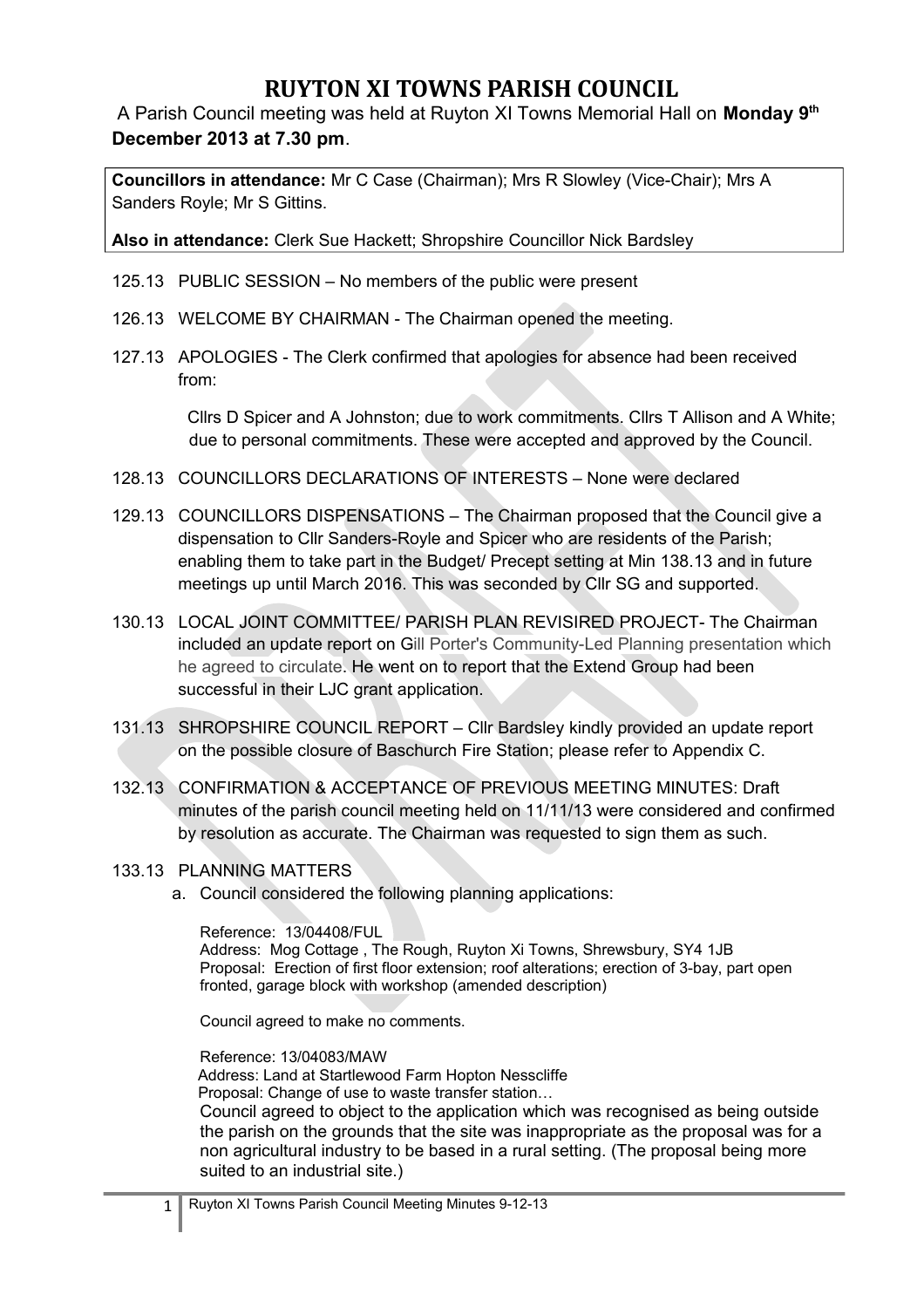## **RUYTON XI TOWNS PARISH COUNCIL**

The visual impact on the Cliffe a natural beauty spot and inevitable increase in traffic movements in the locality were considered detrimental to the growing Tourism trade in the area and contrary to the SC CS16 which promotes high quality sustainable tourism, culture and leisure. (Proposed RS; Seconded ASR; Abstention CC For RS; ASR; Against SG.)

Action: Clerk to submit PC comments to SC Planning.

West Felton Planning Application 13/01221/OUT- 35 new houses on Tedsmore field - The Chairman reported on a FoI request he had made as a result of the SC Planning Officer's decision to support the application which was contrary to the West Felton PC SAMDev response.He went on to add that he would be representing SALC at the SC Planning Committee meeting on 10/12/13; when the application was to be considered.

The Chairman reported that the property Riversdale; Ruyton XI Towns was being inaccurately promoted by a Estate Agent as having development possibilities which it hadn't concerning plot6. It was agreed that the Clerk inform the estate agent concerned of the error. Action: Clerk.

b. Clerk to report on local SC planning application decisions made recently:

Reference: 11/05774/LBC (validated: 04/01/2012) Shelvock Hall, Elbridge. Proposal: Works to facilitate the conversion of farm buildings into holiday let units; conversion of the court yard buildings to provide leisure/function suite; associated works SC Decision: Grant Permission

Reference: 13/03967/FUL (validated: 04/10/2013) Haughton Grange, School Road. Proposal: Erection of single storey car port and garden store SC Decision: Grant Permission

- c. The Chairman updated on the SC Planning Committee Policy/Procedure Changes which Ian Kilby had presented to the SALC Exec.
- d. The Chairman stated that following a site inspection of an area behind the Oaklands with regard to its suitability for affordable housing; ownership appeared to preclude the land from being developed. This was noted by members.

### 134.13 LOCAL REPORTS

- a. SALC Executive Report The Chairman confirmed that the accounts for 2013 had been agreed.
- b. New Parish Newsletter The Chairman reported that this was on going.
- c. Village Hall Committee The Chairman reported that 100 year celebrations were being planned for 2014 and that the panto had been a huge success.
- d. Baschurch PC were congratulated for gaining the Fields In Trust Inclusive Play Award.
- 135.13 HIGHWAYS & FOOTWAY LIGHTING The Clerk reported that a street light at Birch Grove had been reported as faulty to the contractor. The Vice-Chair stated that the school's belisha beacon was still faulty. Action: Clerk to report to SC.
- 136.13 SC PLACE PLAN CONSULTATIONS Cllr Slowley provided an update which was agreed by Council and to be submitted by the Clerk by 28/1/14. (See appendix C.)
- 137.13 PARISH'S RECREATIONAL SPACES a. Doctor's Meadow – Chairman stated that improvements were on going.